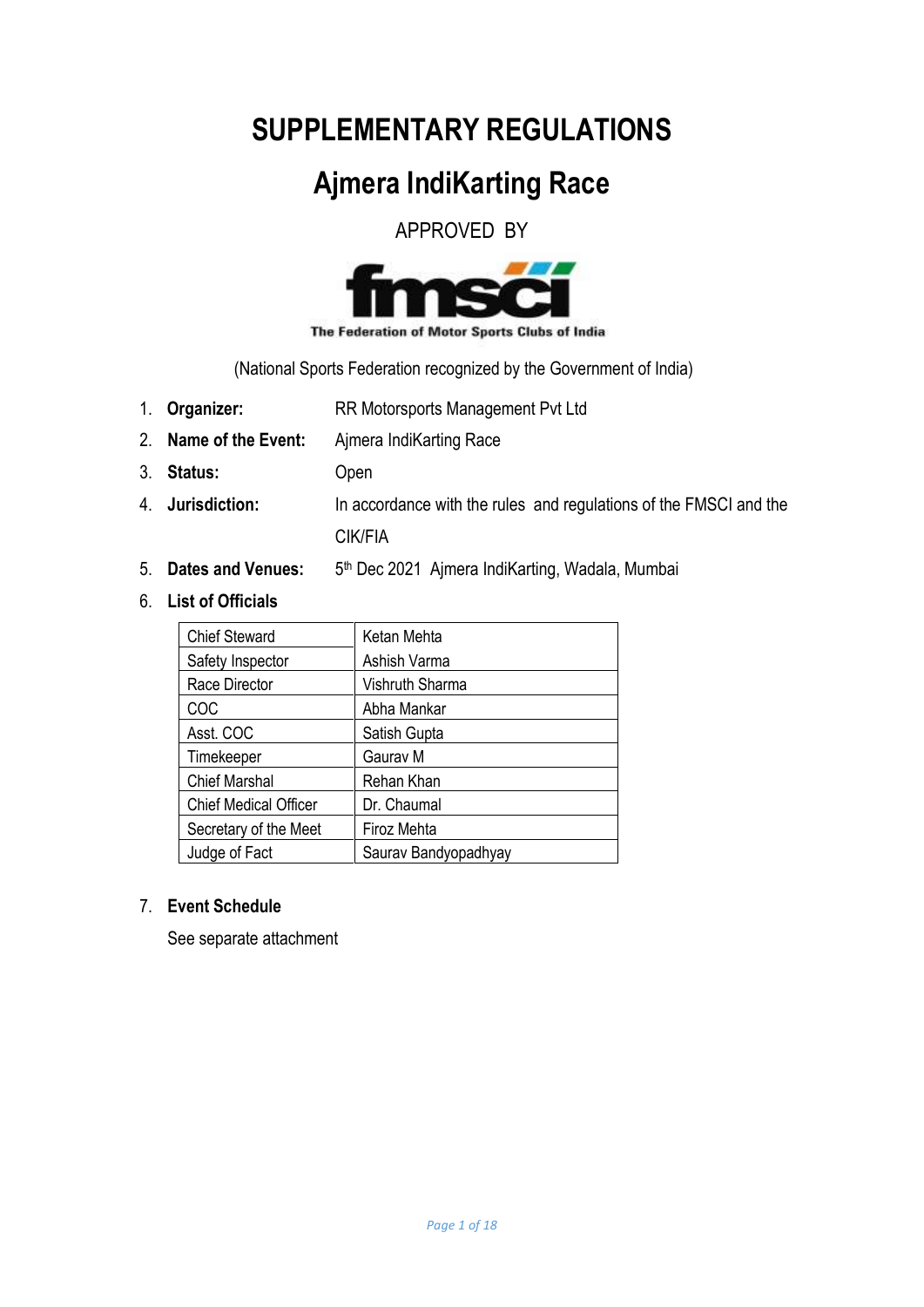## **8 Categories / Classes:**

| Category            | Age      | <b>Criteria</b>                                                   |  |  |
|---------------------|----------|-------------------------------------------------------------------|--|--|
| Pro Junior          | 11 to 16 | Dispensation for those weighing over 35kgs, over 10 years + exp   |  |  |
| Pro Senior          | $15+$    |                                                                   |  |  |
| Junior Inter-School | 7 to 11  | School Children with a valid school ID / Letter from school.      |  |  |
| Inter-School **     | 12 to 16 | School Children with a valid school ID / Letter from school.      |  |  |
| Inter-College **    | $16 +$   | College Students with Valid college ID / Letter from the college. |  |  |
| Amateur **          | $16+$    | Those who have raced 2 Stroke are not allowed                     |  |  |
| Corporate **        | $24+$    | Employed, with valid company ID card / letter from company        |  |  |
| <b>Senior Plus</b>  | $15+$    | Minimum racer weight should be 80 kgs                             |  |  |
| <b>Master</b>       | $30+$    | Must be 30 years of age or over.                                  |  |  |
| Open                | $16+$    | Allowed for everyone aged 16 and over                             |  |  |
| Women's Amateur**   | $13+$    | Girls / women                                                     |  |  |
| Women's Expert      | $13+$    | Girls / women                                                     |  |  |
| Expert              | $20+$    | Allowed for everyone aged 20 and over                             |  |  |

\*\* Anyone with a win or 2 previous trophies, in 4 wheeler Motorsport is not allowed.

8.2 Participation in multiple classes is allowed.

8.3 Final Phase racing in max of 2 (non women) classes is allowed. Women can take part in any women's class + 2 other classes, in the final phase, if they are eligible.

## **9 Entries:**

9.1 Opening and Closing Dates:

Entries opens 1<sup>st</sup> October 2021

Entries Close  $-2<sup>nd</sup>$  December  $-6$ pm.

- 9.2 Qualifying for Mumbai / Thane residents close on 2<sup>nd</sup> December at 9pm
- 9.3 Qualifying for outstation residents close on 3<sup>rd</sup> December at 9pm
- 9.4 Organiser reserves the right to accept late entries subject to an additional payment of upto Rs. 1500.
- 9.5 Entries received will be accepted by the organizer if found suitable. The organizer has full authority to accept or reject an entry without a reason and this decision is final. In the case of non acceptance, the entry fee will be refunded in full. Entry fee will not be refunded on any other grounds. It is the competitors' responsibility to ensure she is aware of the rules and regulations of the event.
- 9.6 An FMSCI license (as mentioned in Article 9.7 below) is required to participate in the final racing stage of the event. License is not required during the qualifying stage.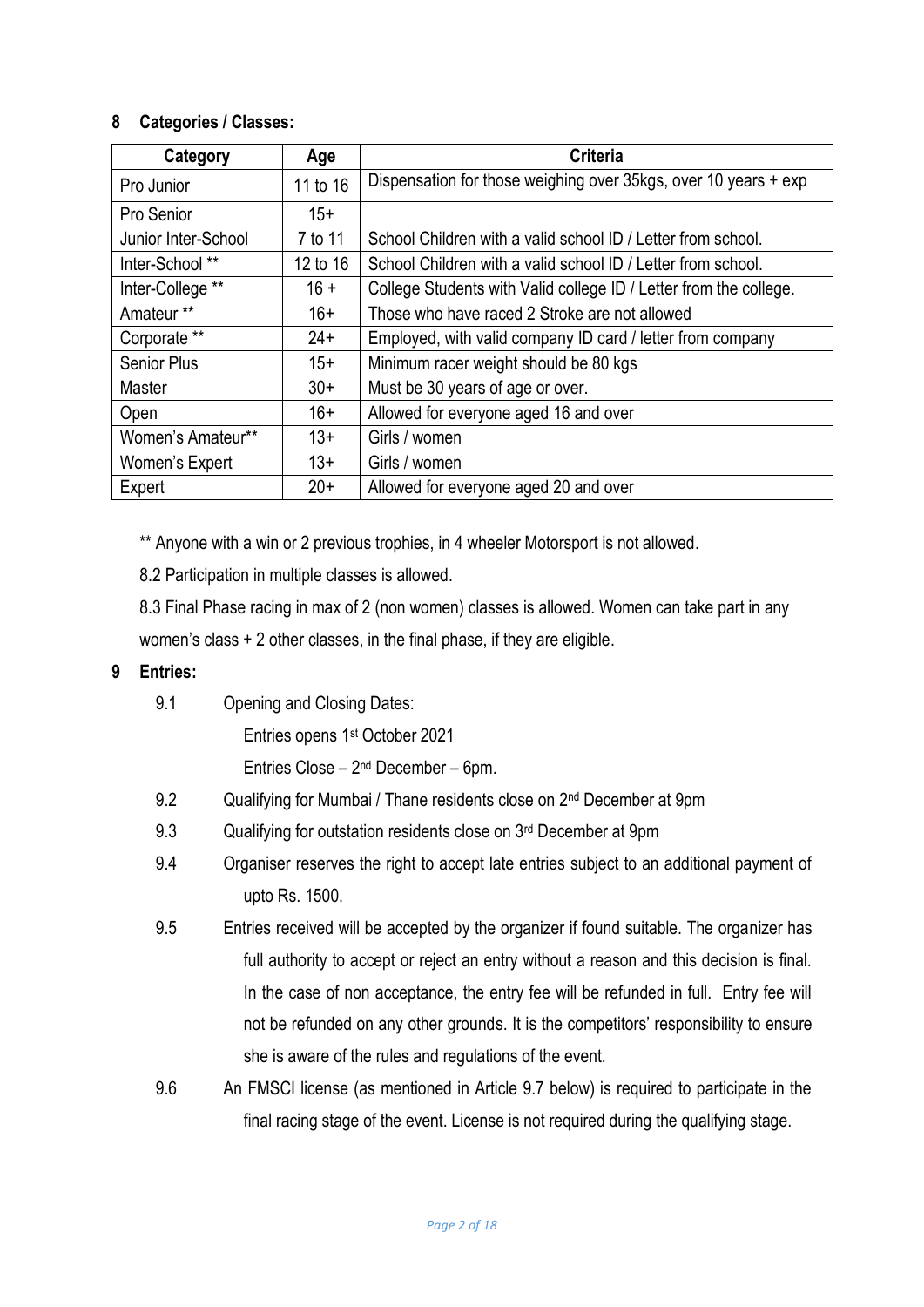- 9.7 Minimum Single Event License (Rs. 250) or a Clubsport Karting license (Rs. 350) *(can be applied for online, by going to [www.fmsci.co.in](http://www.fmsci.co.in/) >>Forms>>Competition licence - On Line.)* or higher.
- 9.8 All licenses will have to be handed over to the secretary of the meet after pre-event scrutiny.
- 9.9 Entries to be submitted online on www.indikarting.com
- 9.10 Entry Fee per class (Non Pro) Rs. 1499 for qualifying phase.
- 9.11 An additional Race fee of Rs. 1999 will be payable by ONLY those who qualify and wish to race in the final phase.
- 9.12 Entry fee for Pro Classes Rs. 4920 + GST
- 9.13 The organisers reserve the right to cancel a class or merge it with another similar class if the grid size is less than 6.
- 9.14 Entry fee can be refunded in only the following cases
	- a. Entry is not accepted
	- b. Cancelation of the event / class

Entry fee will not be refunded in any other situation.

- 9.15 Drivers who have finished 1<sup>st</sup> atleast once or have atleast 2 x top 3 finishes in any Karting / 4W Motorsport events, in the past are not eligible to participate in any of the following classes - .Junior InterSchool, InterSchool, Amateur, InterCollege, Corporate.
- 9.16 For all classes any driver who becomes / has become, the age that is mentioned in the class criteria, is allowed to participate in that class, if their qualifying birthday falls in 2021.
- 9.17 Qualifying in more than one class is permitted, provided the participant fulfills the criteria in the respective classes.
- 9.18 If any participant qualifies for the final round in more than 2 classes, they can race in a maximum of 2 classes only. The classes in which they have a higher starting position, will be automatically assigned to the participant. If they have the same starting position in more than 1 class – they will be given the option to choose the class in which they wish to race.

If anyone is participating in a Pro Class, they can participate they can race in a maximum of 1 additional class.

Some examples –

a. A girl participates in Inter-College, Open & Amateur Classes – She is set to start  $5<sup>th</sup>$ in Inter-College,  $6<sup>th</sup>$  in Open and  $7<sup>th</sup>$  in Amateur. She will automatically be assigned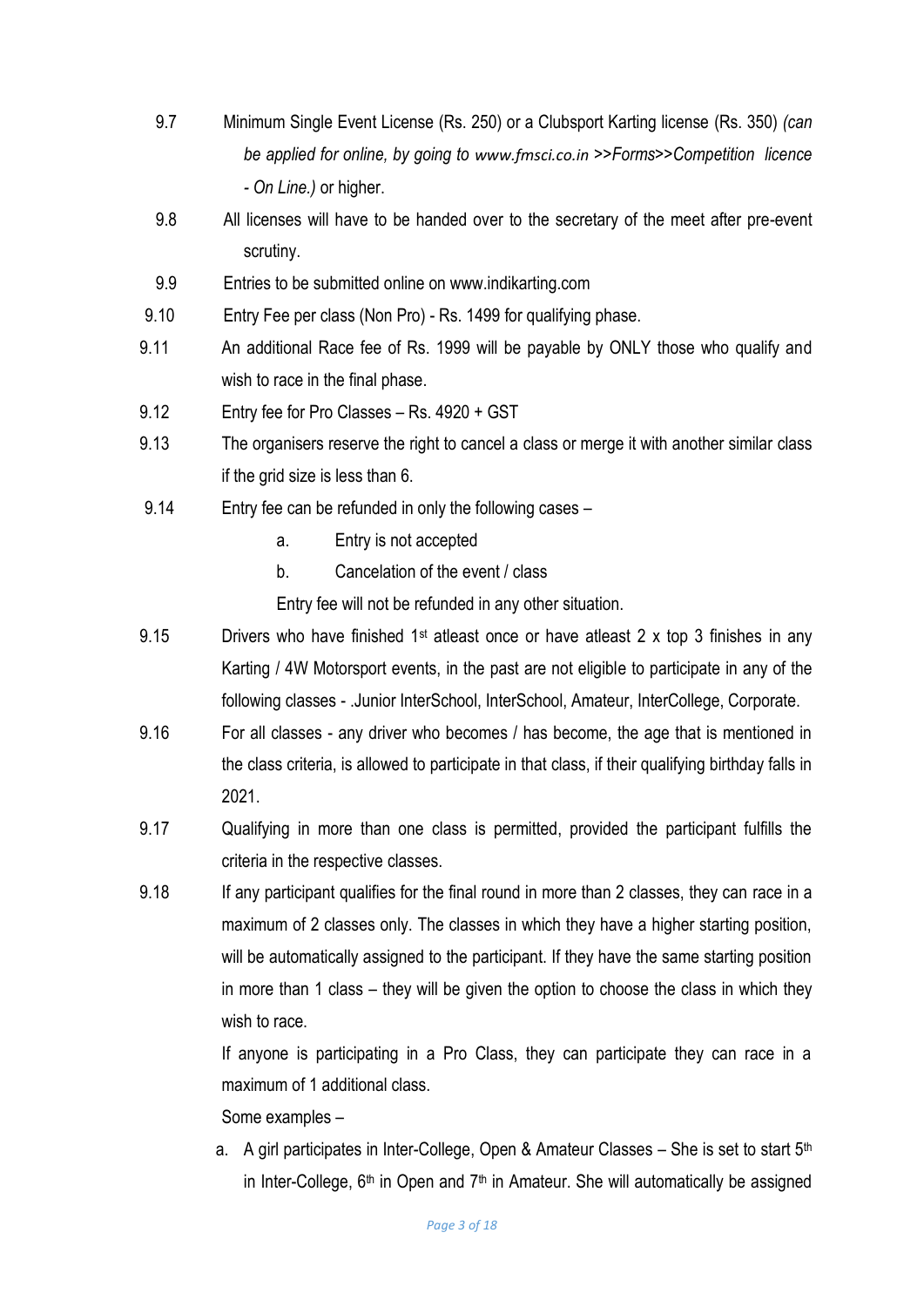to race in Inter-College Class & Open Class, because these are the 2 classes where she has the higher starting position.

- b. A girl participates in Amateur, Expert & Corporate Classes Her starting position is 1<sup>st</sup> in Amateur and 3<sup>rd</sup> in both Expert & Corporate Classes. Amateur Class will be automatically assigned, while she will be given the opportunity to decide which class she wants to participate in, between Expert & Corporate Classes.
- c. A girl participates in Amateur, Expert, Women's Amateur & Women's expert. She has never finished top 3 in a race before. She is eligible to participate in all these classes, if she qualifies in the top 8 in each of them.
- 9.19 The immediate point above (9.18), does not include Women's class. Therefore women can take part in 2 (Non Women) classes + the Women's class.
- 9.20 Any participant who has qualified for the final stage races and does not confirm their participation with payment by  $4<sup>th</sup>$  December – 10:30am – will lose their opportunity to participate.
- 9.21 Their vacant slot will be given to the next set of 5 qualifiers on a first paid first granted basis for 1 hour. If no confirmation has been received, the process will be repeated until the grid is formed.

# **10 Prizes and Prize giving:**

- 10.1 Top 3 finishers of each category will receive Trophies
- 10.2 Prizes : NA. Organisers reserve the right to announce additional prizes
- 10.3 Organiser reserves the right to give additional prizes / trophies
- 10.4 Podium ceremony is compulsory for all winners.
- 10.5 If there are less than 6 entries in a category, the organiser reserves the right to cancel issuing of trophies / prizes.

## **11 Points System** *(Pro Class Only)* **:**

Depending on the number of entries in each category, the organizer will decide to run the standard

format or the alternate format. Criteria for deciding will be as follows –

Upto 12 entries – Standard format

- 13 to 15 entries Organiser to decide between Standard or Alternate format
- 15 + entries Alternate format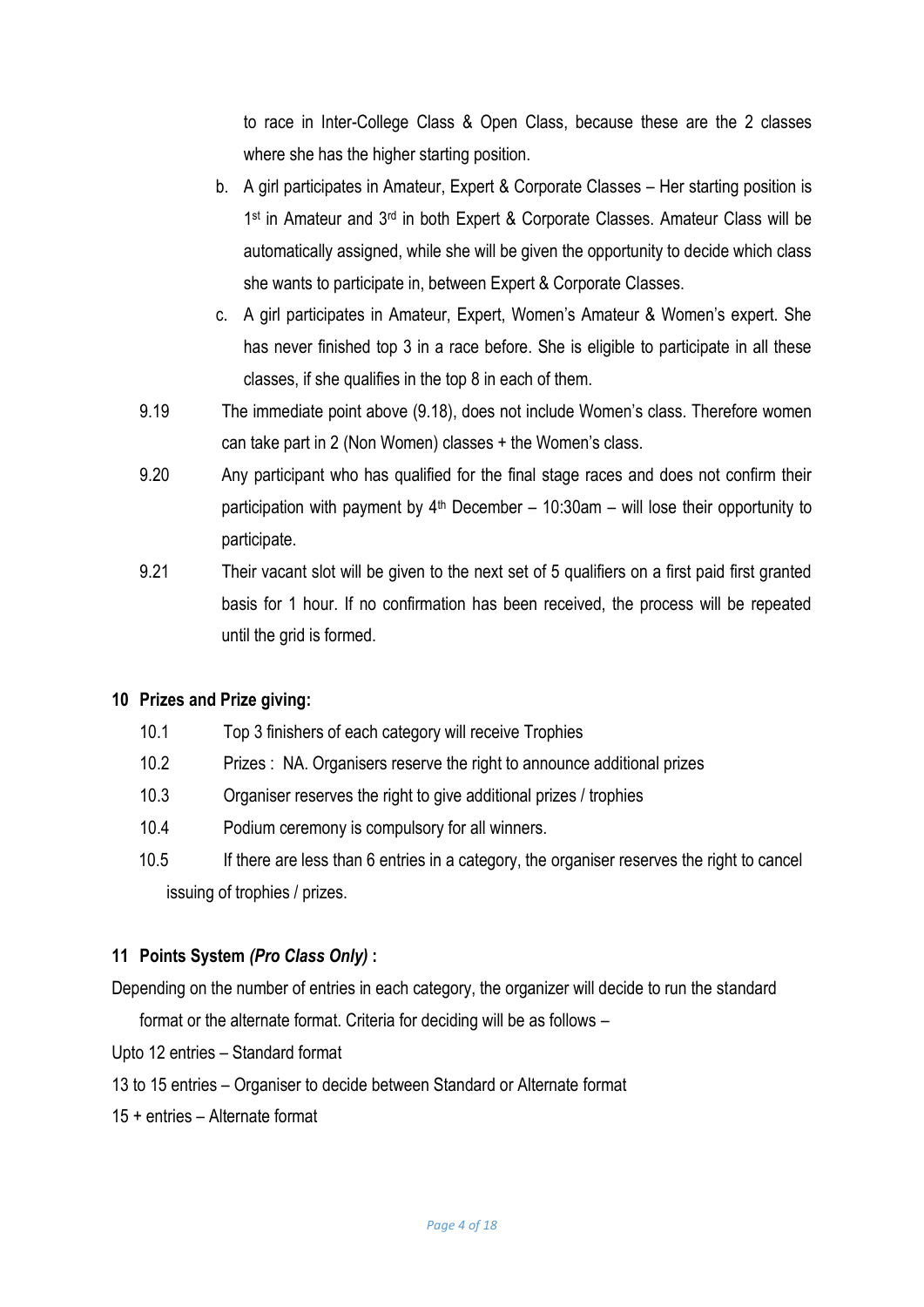11.1 Standard Format –

| <b>Position</b> | 1st | 2nd | <b>2rd</b><br>J | <b>Ath</b> | 5th | 6th | 7th | 8th |
|-----------------|-----|-----|-----------------|------------|-----|-----|-----|-----|
| <b>Points</b>   | ۱U  |     |                 | v.         |     | c   |     |     |

11.2 Alternate Format –

| <b>Position</b> | 1st  | 2 <sub>nd</sub> | <b>2rd</b> | <b>Ath</b> | 5th | 6th | 7th | 8th |
|-----------------|------|-----------------|------------|------------|-----|-----|-----|-----|
| <b>Points</b>   | ن. ا |                 |            |            |     |     |     | v.v |

For each race in each Pro category, points will be awarded as follows –

## **12 Drivers Briefing:**

All Drivers will have to be present for all drivers' briefings. Those who are not present may not be allowed to compete at the discretion of the COC / stewards. The location will be announced prior to the briefing; it is the driver's responsibility to ensure he is aware. Drivers' under 18 years of age have to be accompanied by a guardian or parent.

#### **13 Karts:**

- 13.1 Non Pro Classes Standard Rental Kart as provided by the organiser
- 13.2 Drivers will choose karts for their respective practice / qualifying / heats / races based on a draw of lots.
- 13.3 All karts will be maintained & provided by the organiser
- 13.4 Strictly no tampering / modifying of any setup parameter, including pressures will be allowed.
- 13.5 Any driver found tampering with the kart can be disqualified. No protest is permissible in case of a technical issue with a kart or in case of lack of performance of a kart.

Pro – Junior & Pro – Senior –

- 13.6 Each driver must race their own race Kart for the entire weekend.
- 13.7 Chassis Model As specified by organiser. Only Chassis sold initially by IndiKarting and which are not modified will be permitted for use.
- 13.8 A standard setup for all drivers will be specified by the organiser.
- 13.9 Front Track, Rear Track & tyre pressures are open to change as per the driver's preference. All other setup must be standard as specified prior to Session 1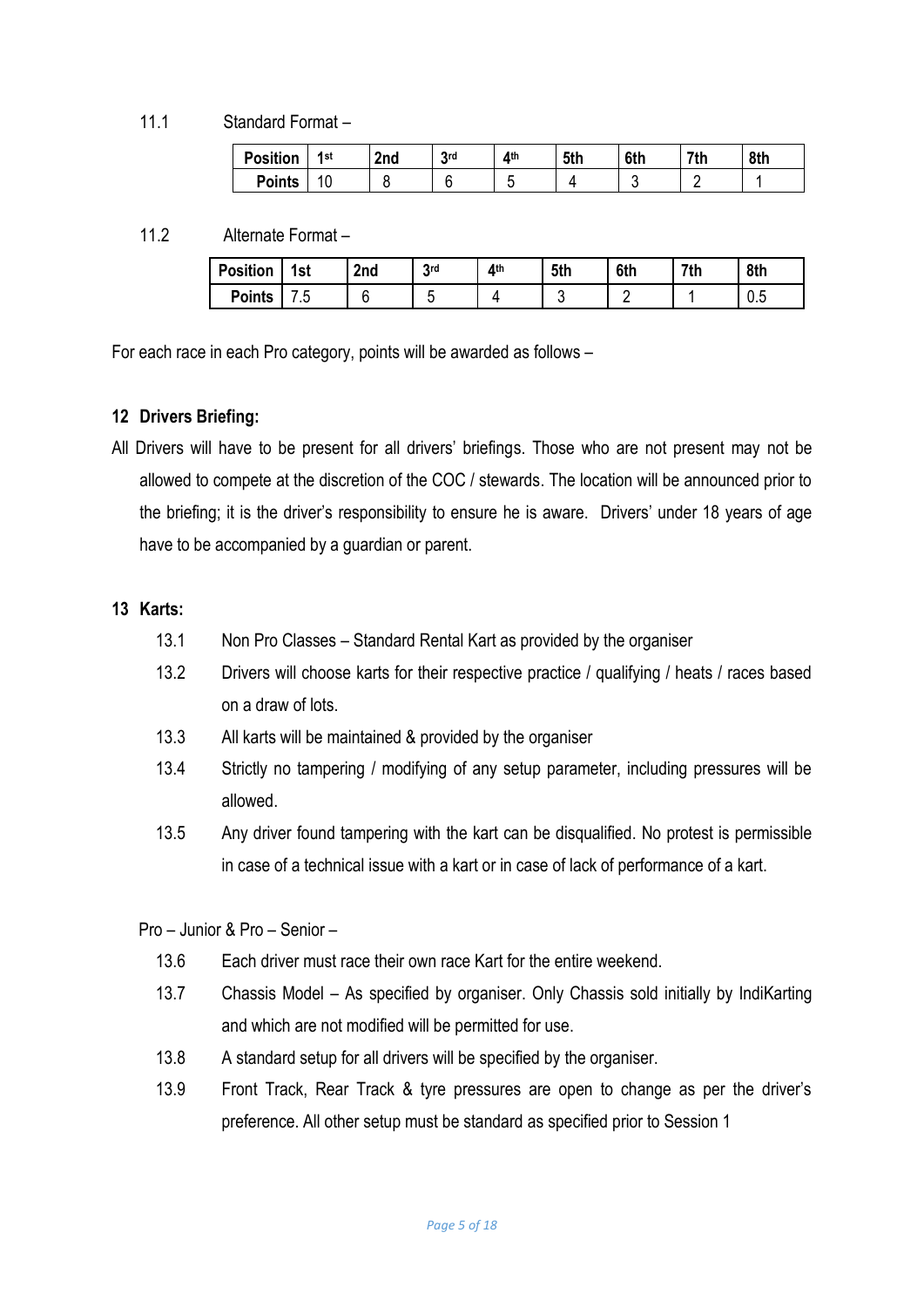- 13.10 Only Honda GX200 Engines, sold by IndiKarting, that are unmodified & sealed (by IndiKarting) are allowed for use.
- 13.11 Engines with broken or tampered seals will not be allowed for further use. And the driver may be disqualified from the session / event, if intent to cheat has been found.
- 13.12 If any driver has an unusual advantage or disadvantage, the organiser reserves the right to change the engine at any point of time for that driver. No protests will be entertained in this aspect.
- 13.13 Anything unless specifically allowed, is forbidden.

Cadet / Junior InterSchool –

- 13.14 Drivers can use their own karts.
- 13.15 Chassis Model As provided by the organiser. Only Chassis sold initially by IndiKarting and which are not modified will be permitted for use.
- 13.16 All setup will be standard and are not changeable for any driver. The standard setup will be specified prior to the start of the first session.
- 13.17 Only Honda GX160 Engines, sold by IndiKarting, that are unmodified & sealed (by IndiKarting) are allowed for use.
- 13.18 Engines with broken or tampered seals will not be allowed for further use. And the driver may be disqualified from the session / event, if intent to cheat has been found.
- 13.19 If any driver has an unusual advantage or disadvantage, the organiser reserves the right to change the engine at any point of time for that driver. No protests will be entertained in this aspect.
- 13.20 Anything unless specifically allowed, is forbidden.
- Tyres
	- 13.21 Tyre brand & model for each category will be fixed & supplied by the organiser. Only these tyres are allowed for use.
	- 13.22 No tampering with the tyres are allowed.
	- 13.23 Only 1 set of marked tyres will be allowed for use from qualifying onwards.
	- 13.24 For Non Pro Classes the organiser will set the tyre pressures. Drivers are not allowed to check / change the tyre pressures.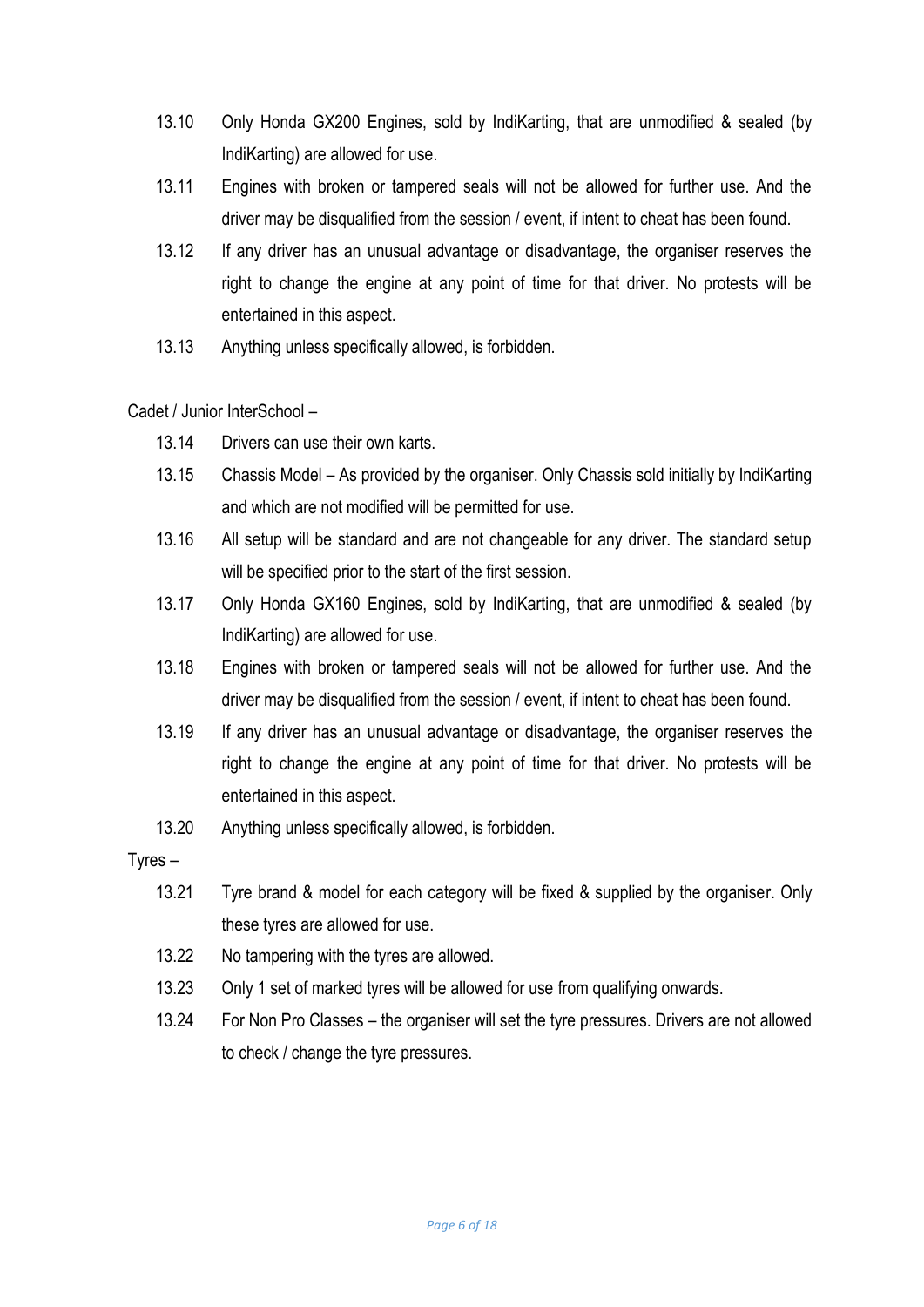# **14** Weight Limits

- 14.1 For Non Pro Classes No weight limits. However, the organisers alone, reserve the right to add ballast in certain classes in the interest of fairness if deemed feasible during the race phase only.
- 14.2 For Senior Plus Minimum weight of driver with gear must be at least 80kgs
- 14.3 For Pro Senior Min weight of Driver will be 65 kgs
- 14.4 For Pro Junior Min weight of Driver will be 55 kgs
- 14.5 For Cadet / Junior Interschool TBA For Pro Senior / Pro Junior only –
- 14.6 The organisers reserve the right to change the weight limits before the start of the first session, depending on the average driver weights in the interest of safety & fair competition.
- 14.7 Drivers will be weighed in their full driving gear prior to entering the kart. If found less than their specified weight, the driver will not be allowed to participate in that session / race
- 14.8 Drivers whose weight are under the minimum specified weight as per article 14.3, 14.4 &14.5, must compulsory add ballast equal to the number of kgs that they are under the minimum weight.
- 14.9 Drivers who are found carrying less ballast as compared to their weight, will be disqualified from the respective session.
- 14.10 Ballast if necessary must be added in a safe manner to the kart only. Ballast over 2 kgs in weight must be bolted with min 2 bolts of 6mm thickness each and a nylon lock nut on each bolt. Ballast less than 1 kg can be fixed with one bolt; however 2 nylon lock nuts are compulsory. In either case, at least 3 threads of the bolt must be visible after the last lock nut.
- **15** Telemetry Not allowed
	- 15.1 Only an RPM sensor / infra-red lap timing / GPS based lap timing is allowed.
- **16** Timing Devices Drivers are allowed to affix their own personal timing devices on the kart. Other than GPS / RPM / Infra-red lap timing sensor, no device should have any other external sensors, outside the main device's body.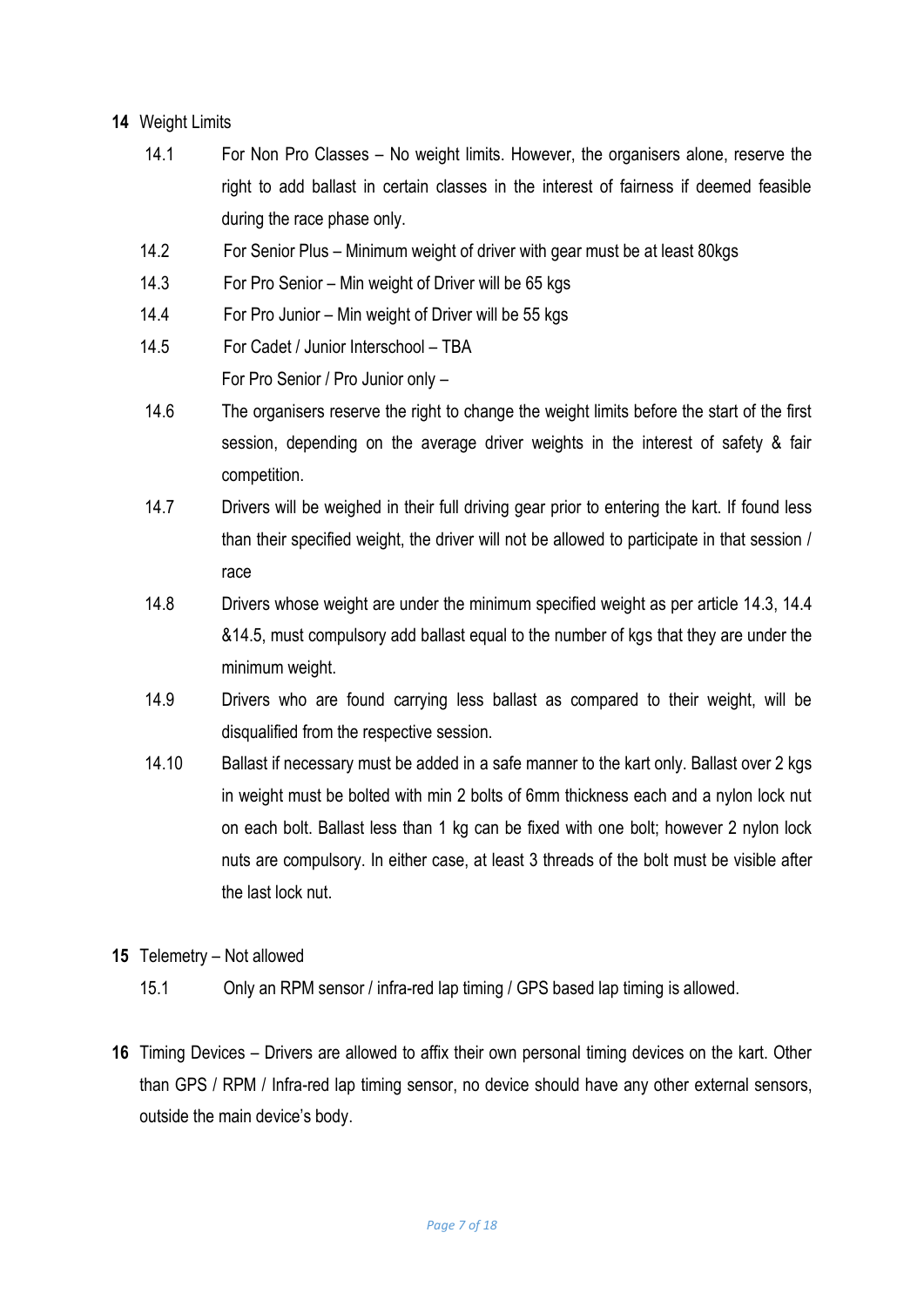# **17 Video / Photography recording devices –**

- 17.1 Drivers can mount their own video recording devices on the kart only.
- 17.2 Devices are strictly not allowed on the helmet or body of the driver.
- 17.3 The organisers reserve the right to take / use any footage / photographs recorded during the event for any purpose deemed fit. The organisers can use this footage at their discretion for any promotional / commercial purposes without further consent / intimation to the driver.
- 17.4 A driver does not have any right to deny the organiser in accessing & using any footage recorded by him / her.
- 17.5 Ownership of all footage during the event, will lie with the organiser.
- 17.6 Organisers will at their discretion record / photograph the entire entire event & use this for any purpose without any intimation / permission from any concerned / involved person.
- **18 Fuel:** Only fuel allowed for use will be provided by the organizer
- **19 Oil:** Only oil allowed for use will be provided by the organizer
- **20** Scrutiny NA

## **21 Permitted Driver Gear –**

- 21.1 Shoes covering the feet, long pants / jeans / full sleeved jackets & full fingered gloves & minimum full face ISI helmet are compulsory.
- 21.2 Helmet visor must be clean, without cracks and capable of being shut properly.
- 21.3 Helmet strap must be properly fastened at all times while in the kart
- 21.4 Movable jaw helmets & moto cross helmets are not allowed.
- 21.5 Helmets must have clear visor if used when circuit lights are operational.
- 21.6 Failure to adhere to any of the above points will result in a driver not being allowed for the session or a black & orange flag.
- 21.7 Pro Class Drivers must wear overalls.

#### **22 Race Format**

- 22.1 Paid practice is open from 1 st August 2021 onwards.
- 22.2 Qualifying is open from 1st September 2021 onwards.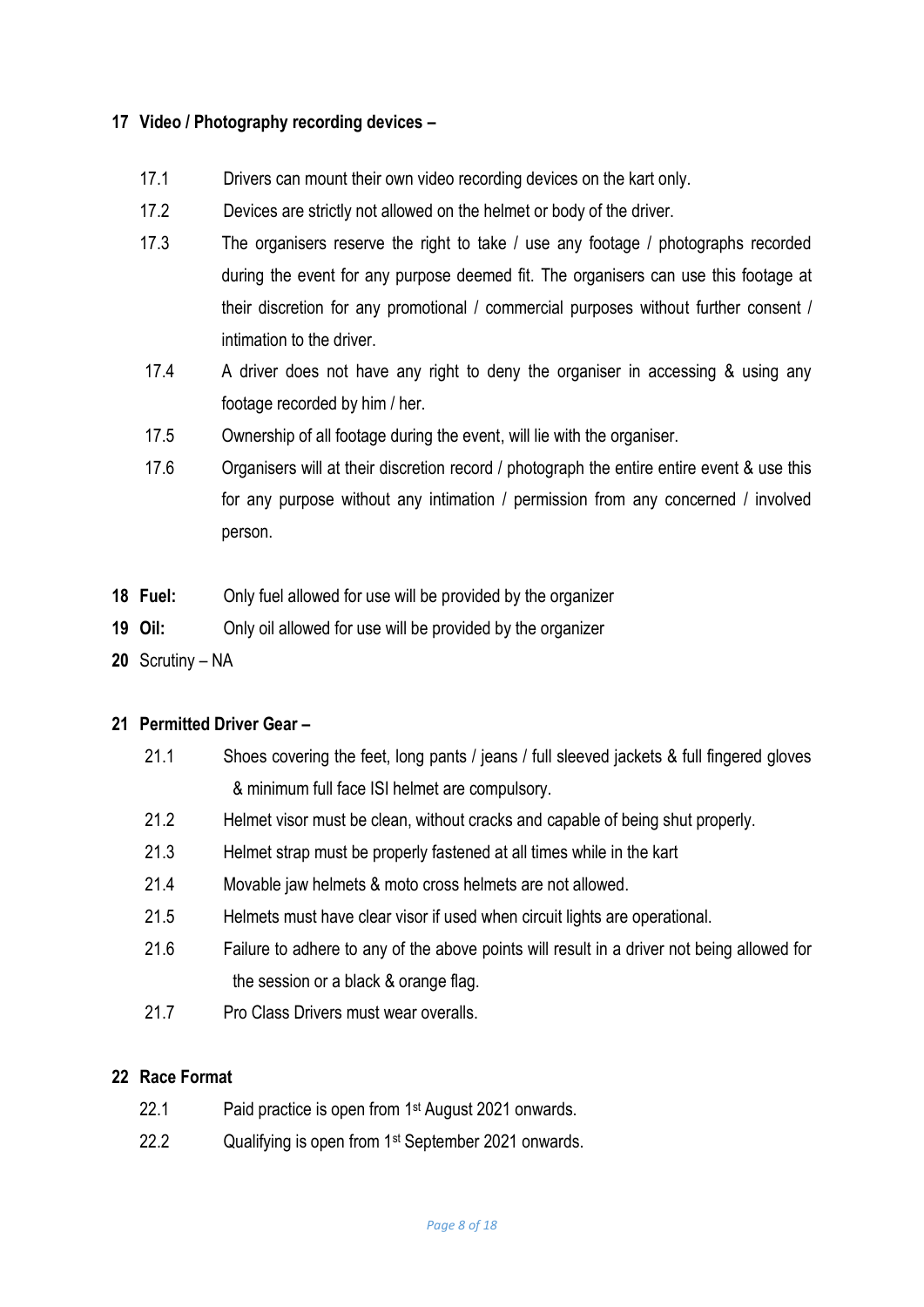- 22.3 Each participant will get 1 qualifying session (per class that they participate in) of 5 mins included free within their entry cost.
- 22.4 Participants can visit the Ajmera IndiKarting track anytime during regular track hours & post a qualifying time.
- 22.5 If a participant chooses they can attempt innumerable requalifying attempts to better their chances.
- 22.6 At the end of  $3<sup>rd</sup>$  December. The top 8 qualifiers will be given the opportunity to race. This is known as the Final phase / final race / race phase. Those who want to race in the finals must pay the additional race fee of Rs. 1999. Only once this is received within the time limit, will the participant be permitted to race in the final races.
- 22.7 Participants who do not pay the race fee within the allocated time, will forfeit their opportunity to race. Any empty slots will be given to the next set of qualifiers to participate, after they pay their race fee.
- 22.8 Final starting positions will be based on the qualifying times. Fastest will start first, 2nd fastest will start 2nd & so on.
- 22.9 All participants will be allowed to qualify as many times as they wish over & above the normal qualifying. Per additional qualifying of 4 minutes – Rs. 799 on Weekdays & Rs. 899 on weekends.
- 22.10 Incase of a large number of participants in a class, the organisers solely, reserve the right to change the race format (for 1 or more classes) to include semifinals & finals. In this situation – The top 4 (or as decided by the organiser) from each semifinal will move into the final. The grid for the semifinal will be based on the fastest qualifier starting first in Semifinal 1, the 2nd fastest qualifier starting first in semifinal 2. The 3rd fastest qualifier will start 2nd in semifinal 1 & the 4th fastest starting second in semifinal 2 & so on.

## **Pro Senior, Pro Junior & Pro Cadet will follow the following format –**

- 22.11 Depending on the number of entries in each category, the organizer will decide to run the Standard format or the Alternate format. Criteria for deciding will be as follows – Upto 12 entries – Standard format
	- 13 To 15 entries Organiser to decide between Standard or Alternate format
	- 15+ entries Alternate format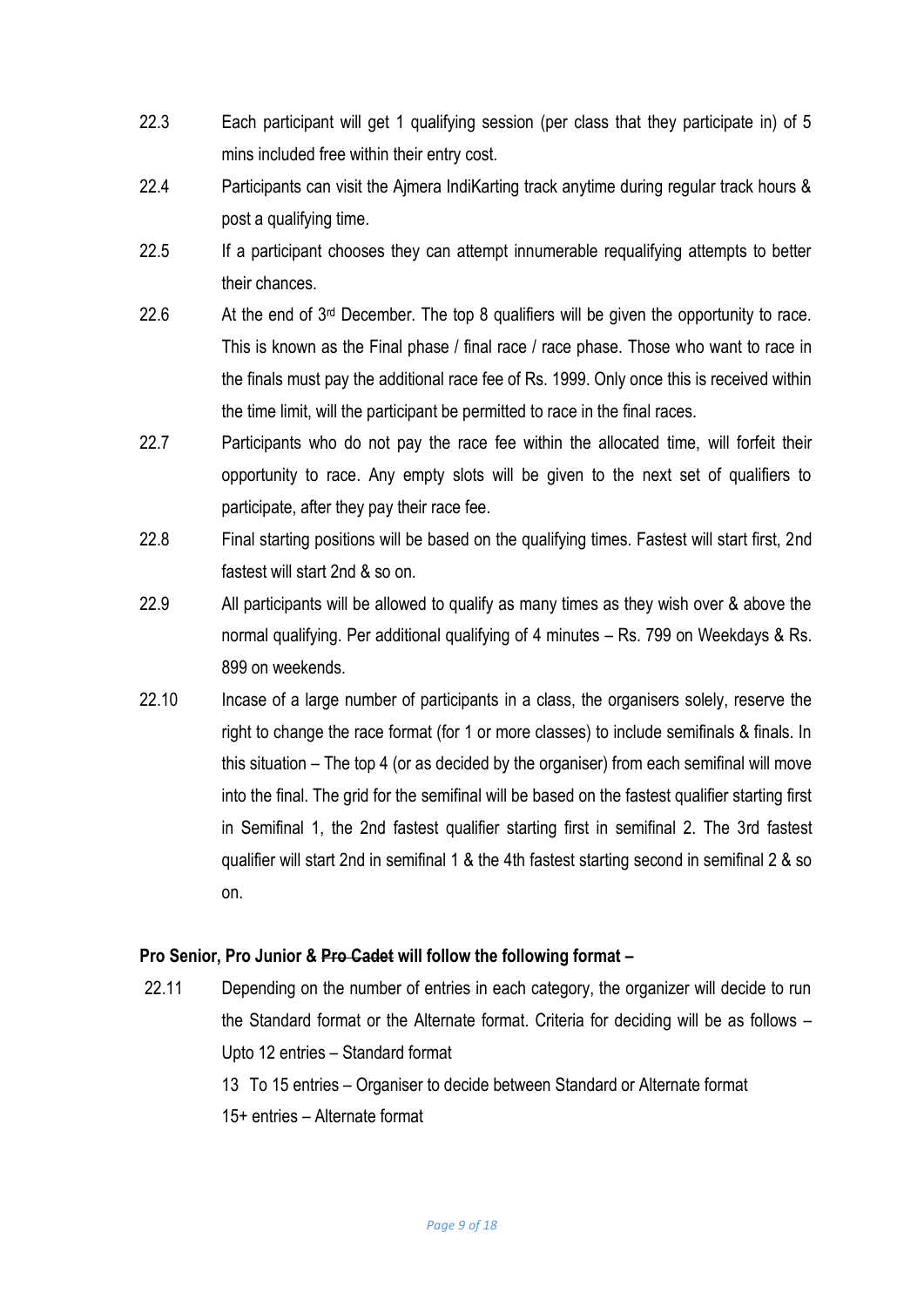# 22.12 Standard Format –

- Paid Unofficial Practice
- Qualifying
- Race 1 (Grid as per qualifying)
- Race 2 (Grid as per results of Race 1. Only top 8 will be reversed)
- Race 3 (Grid as per total of points earned from Race 1 + Race 2)

(Tie in points will be decided in favour of better qualifying position)

# 22.13 Alternate Format –

- Paid Unofficial Practice
- Qualifying in 1 Group if upto 16 Karts or 2 Groups if 17 or more karts.
- Based on Qualifying The drivers will be divided into 3 groups A, B, C
- Fastest in Gp A,  $2^{nd}$  in Gp B,  $3^{rd}$  in Gp C,  $4^{th}$  in Gp A,  $5^{th}$  in Gp B & so on.
- Each driver will be able to race in a total of 4 races.
- Races will be conducted between the following groups -
- A vs B, B vs C, C vs A
- The grid for the above races will be decided based on qualifying times, with the fastest starting first and so on
- After the above races, the same race groups will have a  $2<sup>nd</sup>$  race. The grid for this 2nd race will be decided based on the top 8 (from the results of the respective first race) of that group being reversed. 9<sup>th</sup> place onwards will be based on the order of the respective 1<sup>st</sup> race's result.
- 22.14 For reverse grid races, the entire result (for top 8 positions only) of the first race will be reversed. This includes drivers who have DNFs, DNSs, etc. Eg. If one driver has a DNS, the driver will theoretically start first for the reverse grid race.

The start order will be based on the following priority, from highest to lowest–

- Drivers who have a DNS
- Drivers who have a DNF / disqualified
- Drivers who have a DNF
- Finishers in reverse order of the race results.

Incase multiple drivers have a DNS – the preference will be given to the driver with the lower grid position in race 1. Eg. Driver A & Driver C both DNS. Driver A had a grid position of  $6<sup>th</sup>$  for the start of Race 1, while Driver C had a grid position of 11<sup>th</sup> for the start of Race 1. For the reverse grid race, Driver C will start ahead of Driver A.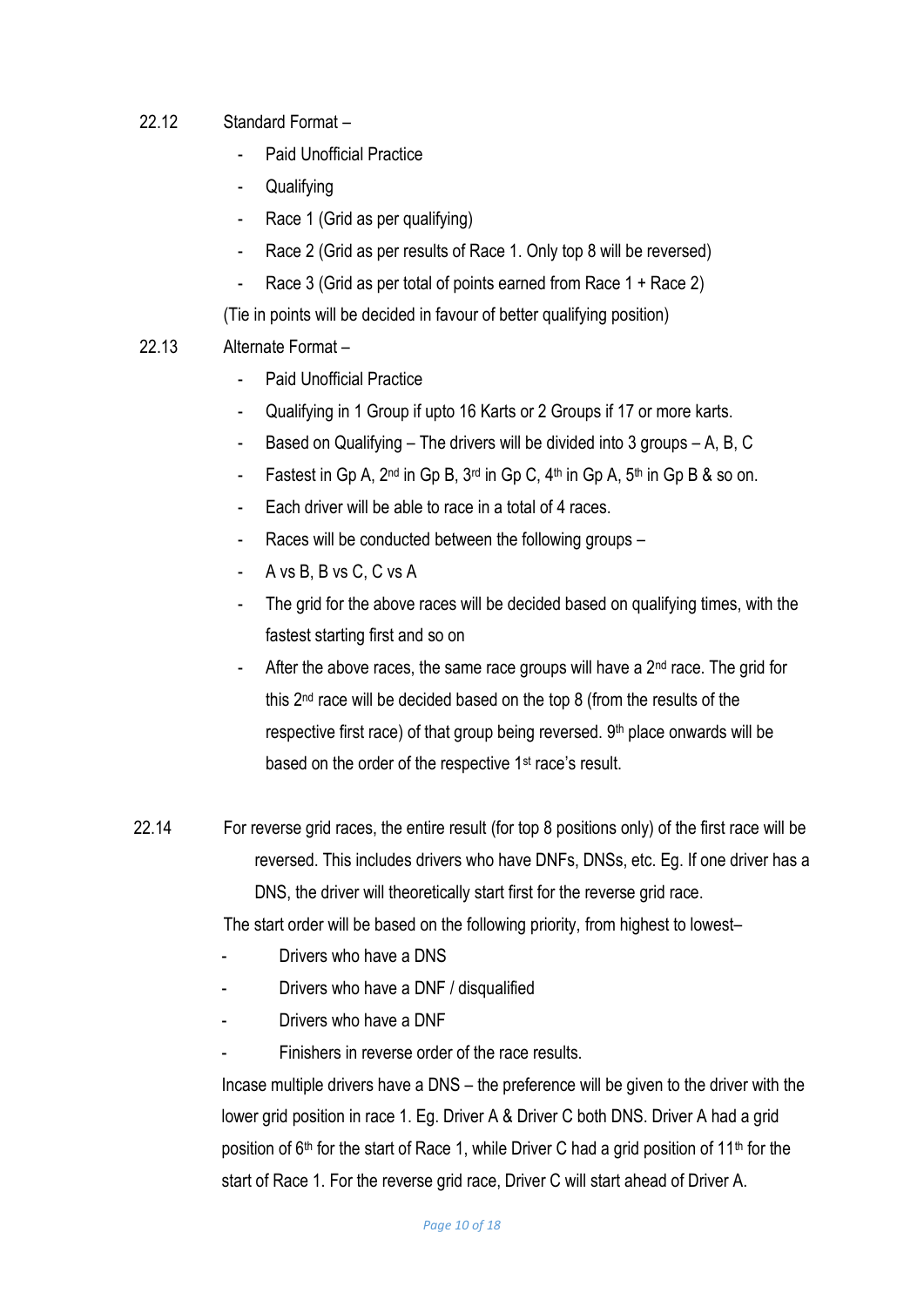Incase multiple drivers have a DNF, the higher starting position in the reverse grid race will be given to the driver who completed the least number of laps in Race 1.

- 22.15 Points will be awarded to all finishers as per Article 11.
- 22.16 For Pro Senior, Pro Junior & Cadet Drivers with top 3 points after totaling points from all races will be awarded trophies. Tie in points will be decided in favour of participant who has most victories. If a tie still exists it will be decided in favour of the participant who has maximum number of 2<sup>nd</sup> places & so on. If a tie still exists, it will be decided in favour of the participant who has the higher result in the last race.

## **23** Start Procedure

- 23.1 All starts will be standing starts.
- 23.2 Karts will be driven to the starting grid.
- 23.3 Grid will be a staggered grid.
- 23.4 5 seconds prior to the start all persons must leave the grid.
- 23.5 Race will start with the Red lights going off or a Flag being dropped
- 23.6 The entire kart must be behind the white line.

## **24 Jump / False Start**

- 24.1 A jump start is, if the kart moves while the green flag is raised or the lights are on.
- 24.2 A false start is if the kart was ahead of the white line of their grid position.
- 24.3 In case of a jump start / false start, a penalty of 10 seconds / 2 positions (as per finish results) being added to the total time / position, of the competitor. Decision whether to use a time penalty or position penalty, will be taken by the officials.

## **25 Race Finish**

- 25.1 The signal indicating the end of the race shall be given on the Finish Line as soon as the leading kart has covered either the full race distance or the greatest distance during the time scheduled for the race.
- 25.2 Should, for any reason other than under Article 26, the signal indicating the end of the race be given before the leading kart completes the scheduled number of laps or before the prescribed time has elapsed, the race will be deemed to have finished when the leading kart crossed the Finish Line when the flag was shown.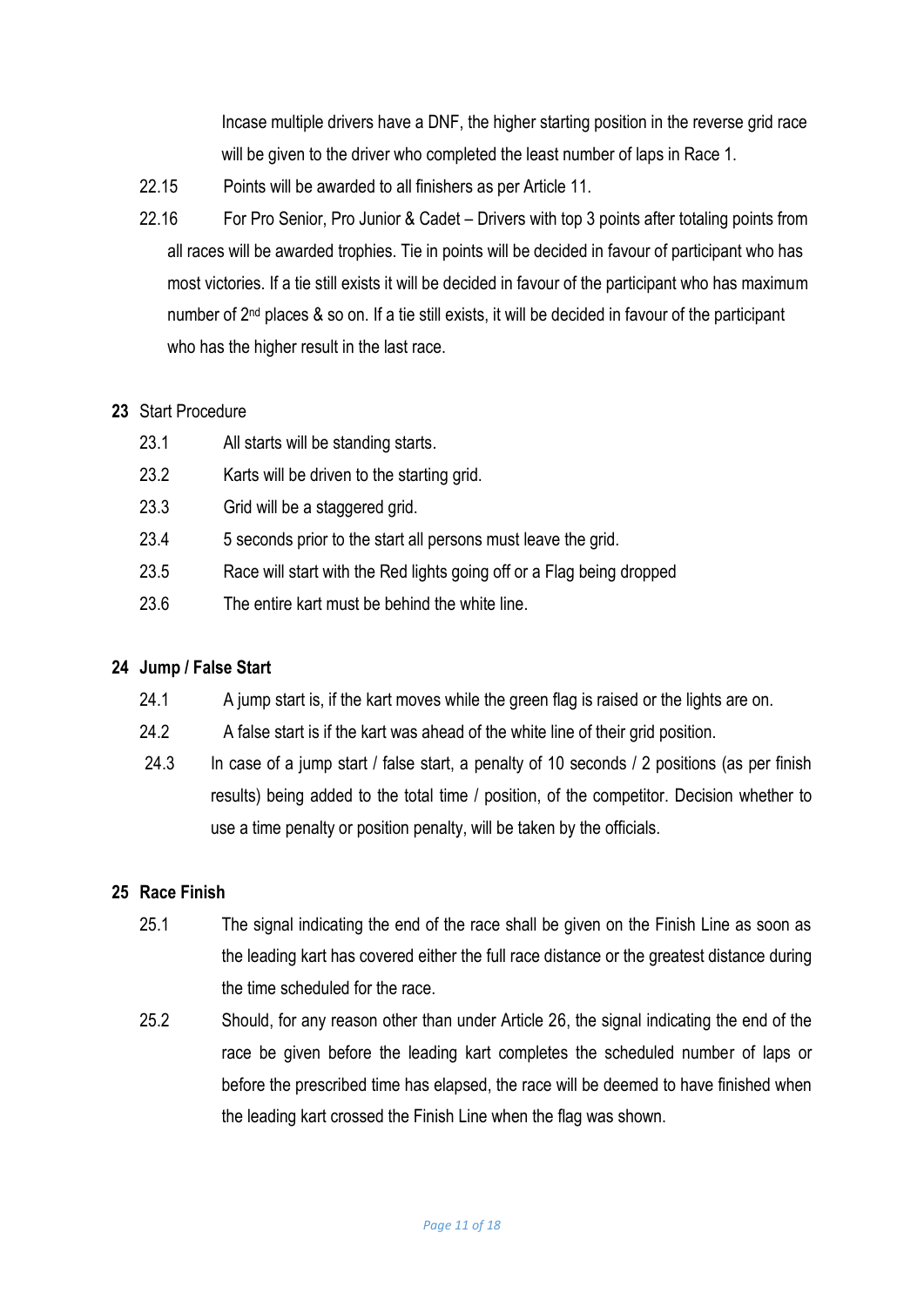- 25.3 Should the signal indicating the end of the race be delayed for any reason, the Race will be deemed to have finished when, under normal circumstances, the end of the race would have been decided if there had been no delay.
- 25.4 After having received the signal indicating the end of the race, all karts shall directly go to the Parc Fermé, using the normal course of the track, without any unnecessary delay, without performing doughnuts, without stopping and without any help (except that of Marshals if necessary).
- 25.5 Any classified kart unable to reach the Parc Fermé by its own means will be placed under the exclusive control of Marshals, who will supervise the taking of the kart to the Parc Fermé in a regular manner.
- 25.6 To classify as a finisher a competitor must cross the finish line under their own power, seated inside the kart and in their normal driving position.
- 25.7 In the case of a dead heat on the Finish Line revealed by timekeeping or by a photo finish system (which shall prevail over timekeeping and/or a report from the Finish Line Judge, if such a Judge had been appointed), the rule for deciding between tying Drivers shall be the fastest lap time recorded by each Driver during the race concerned. If the fastest laptime in the race is not available for judging, for any reason, the driver with the higher qualifying position for the entire event will be given the higher position.

## **26 Stopping the race**

- 26.1 If there is any incident which may cause safety concerns, the race may be stopped. Should the race be stopped, a red flag shall be displayed and all karts will have to proceed to the starting grid.
- 26.2 Only drivers who crossed the finish line on the lap before the race being stopped may be allowed to re start.
- 26.3 If the Race was stopped in the first 2 laps Full Restart with original grid positions
- 26.4 If the race was stopped after Lap 2 & before 75% of scheduled race distance, there will be a fresh race with the Grid position for the restarted race as per positions on the lap before the race was stopped.
- 26.5 If the Race was stopped after 75% of the race distance, the race results will be declared as per 1 lap prior to red flag.
- 26.6 The restart will take place 5 minutes after the stopping of the race. Standard race start procedure will be followed for the restart.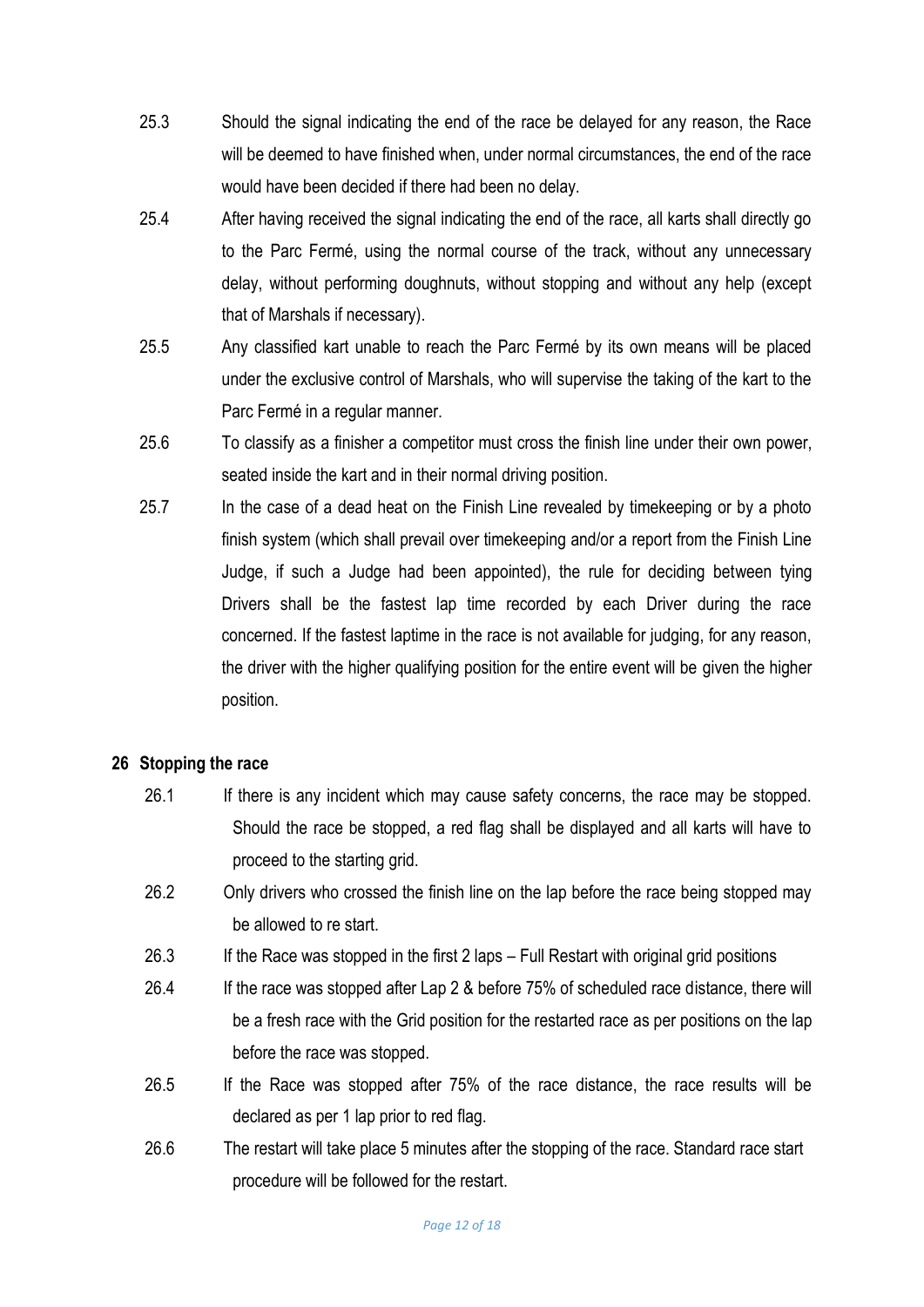26.7 Basic repairs may be permitted before the restart.

#### **27 Safety and Conduct**

- 27.1 Conduct of the driver, his / her family, his / her friends and his / her crew / guests is the responsibility of the driver. There will be no tolerance to any sort of misbehaviour. Driver can be disqualified for violations.
- 27.2 Drinking alcohol / consuming any intoxicants, is forbidden
- 27.3 No smoking in the pits & any official areas

#### **28 Protests and Appeals**

All protests must be lodged in accordance with the stipulations of the FIA International Sporting Code (Art13). Protest Fee is Rs. 7,080/= & must be presented in writing within 30 minutes of a final race. For heats / semifinals / qualifying – the time limit will be 15 minutes. Any ruling by the Stewards shall be final and subject only to the right of appeal as provided for by the FIA International Sporting Code (Art15) The Appeal procedure will be as per the FIA International Sporting Code. The intention to appeal must be made in writing within 1 hour of the steward's decision. The confirmation of appeal must be submitted in writing along with appeal fee of Rs.113280/- and grounds of appeal within 96 hours. The above fees are inclusive of GST @ 18%.

#### **30. Advertising**

No advertising is allowed on any driver's kart. Organiser branding is compulsory

For self-owned karts – Driver can place their own branding after the organiser branding has been positioned. Branding which is conflicting to the organiser's sponsors, alcohol / tobacco / religious branding, etc. are not allowed.

#### **31. Rights of the organiser.**

- 31.1The organiser reserves the right to issue CIB/s for the following changes with the approval of the Stewards / FMSCI.
- 31.2 Change the regulations of the event in the interest of safety / fairness.
- 31.3 Change the date due to reasons of force majeure
- 31.4 Make additional rules by the issue of a CIB (Competitor information bulletin).
- 31.5 All such changes / additions will be posted on the notice board.
- 31.6 Add classes / change the format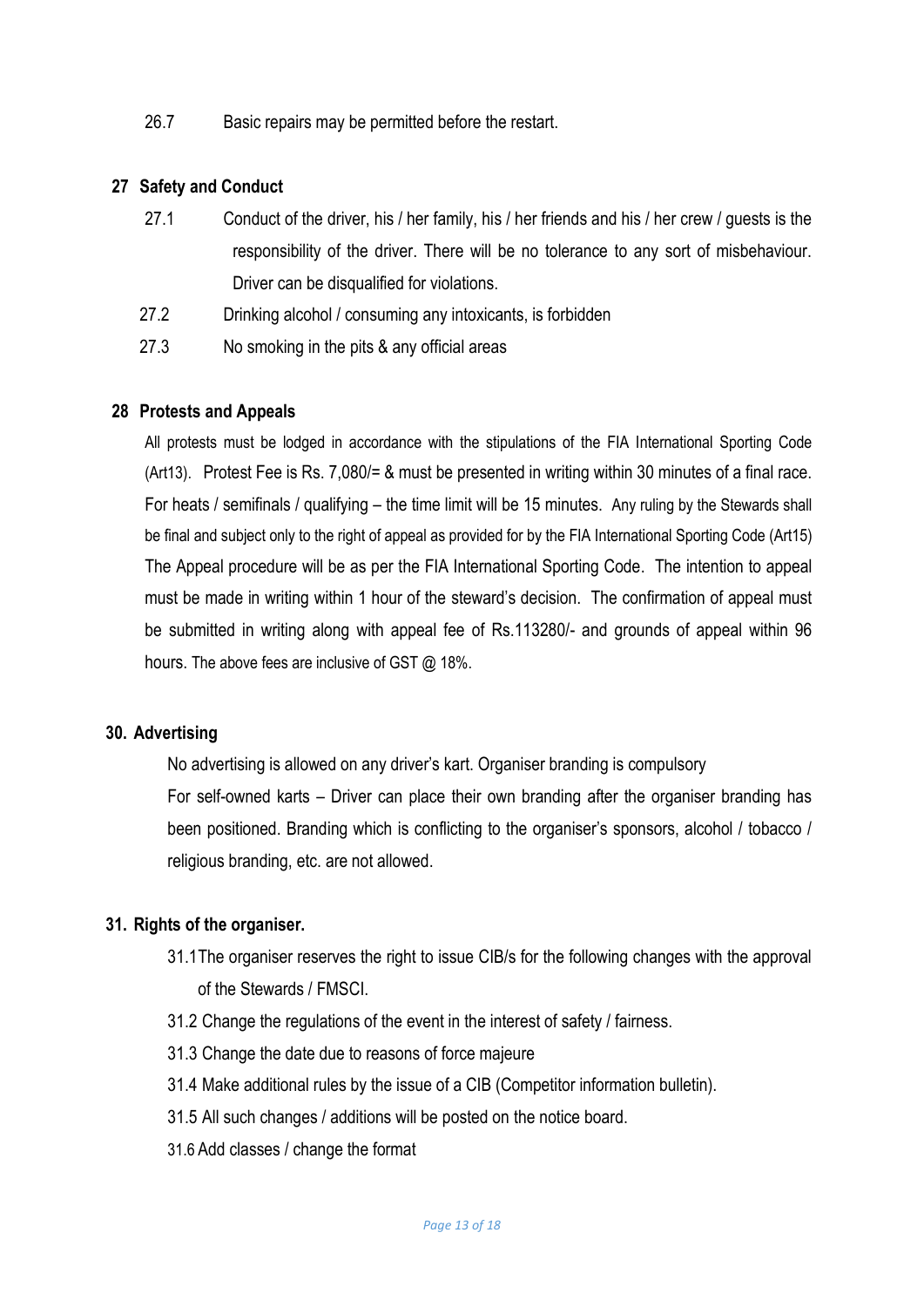32 **Flag Signals** – As per CIK / FIA guidelines. Attached separately.

# **33 Covid Related Safety Protocols –**

All standard Covid related safety measures must be followed strictly at all times.

- a. Masks must be worn at all times when outside the kart.
- b. Those above 18 years of age must come alone. Those under 18 years of age can be accompanied by a maximum of 1 person.
- c. Sanitisers must be used at all times before touching ones face, or touching another item.
- d. Drivers must not share gear
- e. Drivers must not touch equipment belonging to others.
- f. Social distancing must be maintained at all times.
- g. Strictly no hugging / shaking hands at any time.

# **34 Driving Etiquette / Penalties –**

**1. CUT-IN** means that Kart 1 constricts the drivable section towards the curve center forcing Kart 2 to leave the drivable section either partial or completely for passing the curve. It is irrelevant if the Karts have touched each other or not. A prerequisite is, however, that Kart 2 must be at least 1/3 (front tyres next to rear tyres) next to Kart 1.

An advantage is at hand, if (either/or):

- Kart 2 suffers a position loss or drop-out. - Kart 2 suffers a damage leading to a po-sition

loss or retirement within the same lap.

**PENALTY 3 sec/1 Place (No Advantage Gain) 6 sec / 2 to 4 Places (Advantage Gained)**

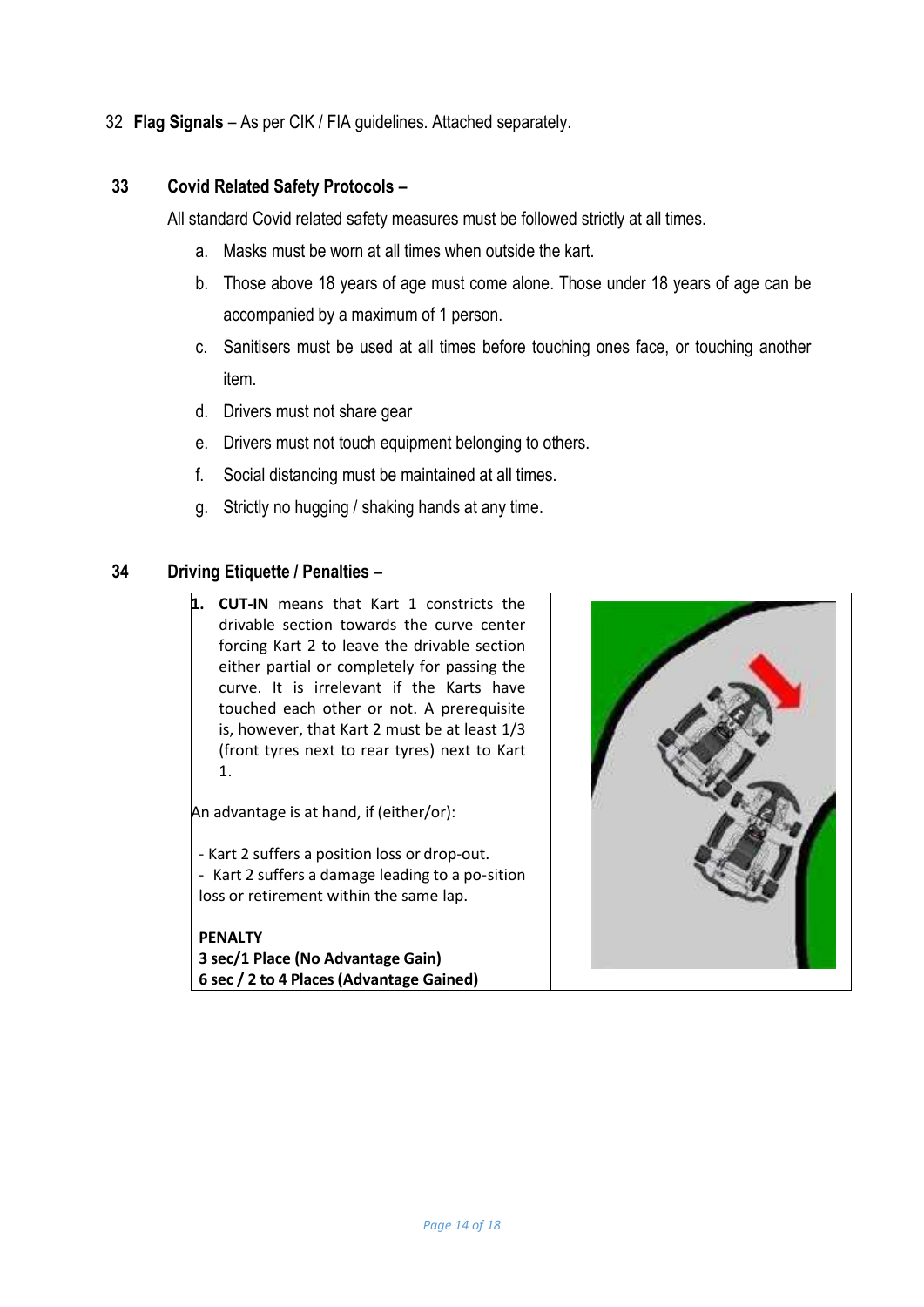**2. EDGE-INTO** means that Kart 2 drives next to Kart 1 (e.g. in order to start an overtaking action) without possessing enough drivable section (including kerbs). It is irrel-evant if Kart 2 is completely or partially next to Kart 1 or if Kart 2 is completely or partially off the track. An advantage is at hand, if (either/or): - Kart 2 wins a position. - Kart 1 suffers a position loss or drop-out - Kart 1 suffers a damage leading to a position loss or retirement within the same lap. **PENALTY 3 sec/1 Place (No Advantage Gain) 6 sec / 2 to 4 Places (Advantage Gained) 3. PUSH-OUT** means if Kart 1 constricts the drivable section towards the outside line forcing Kart 2 to leave the drivable section either partial or completely. It is irrelevant if the Karts have touched each other or not. A prerequisite is, however, that Kart 2 must be at least 1/3 (front tyres next to rear tyres) next to Kart 1. An advantage is at hand, if (either/or): - Kart 1 wins a position. - Kart 2 suffers a position lossor retirement - Kart 2 suffers a damage leading in a position loss or retirement on the same lap. **PENALTY 3 sec/1 Place (No Advantage Gain) 6 sec / 2 to 4 Places (Advantage Gained)**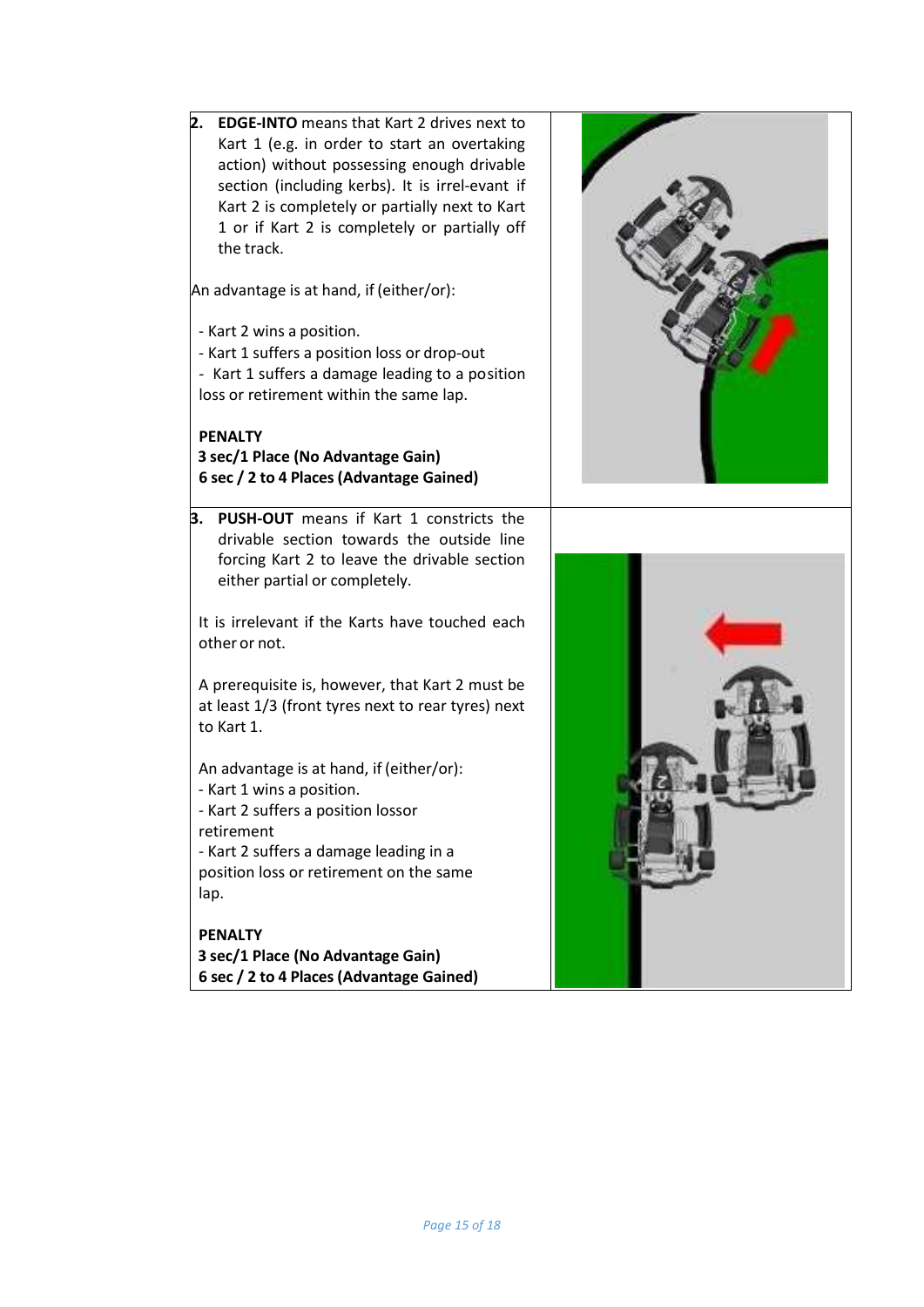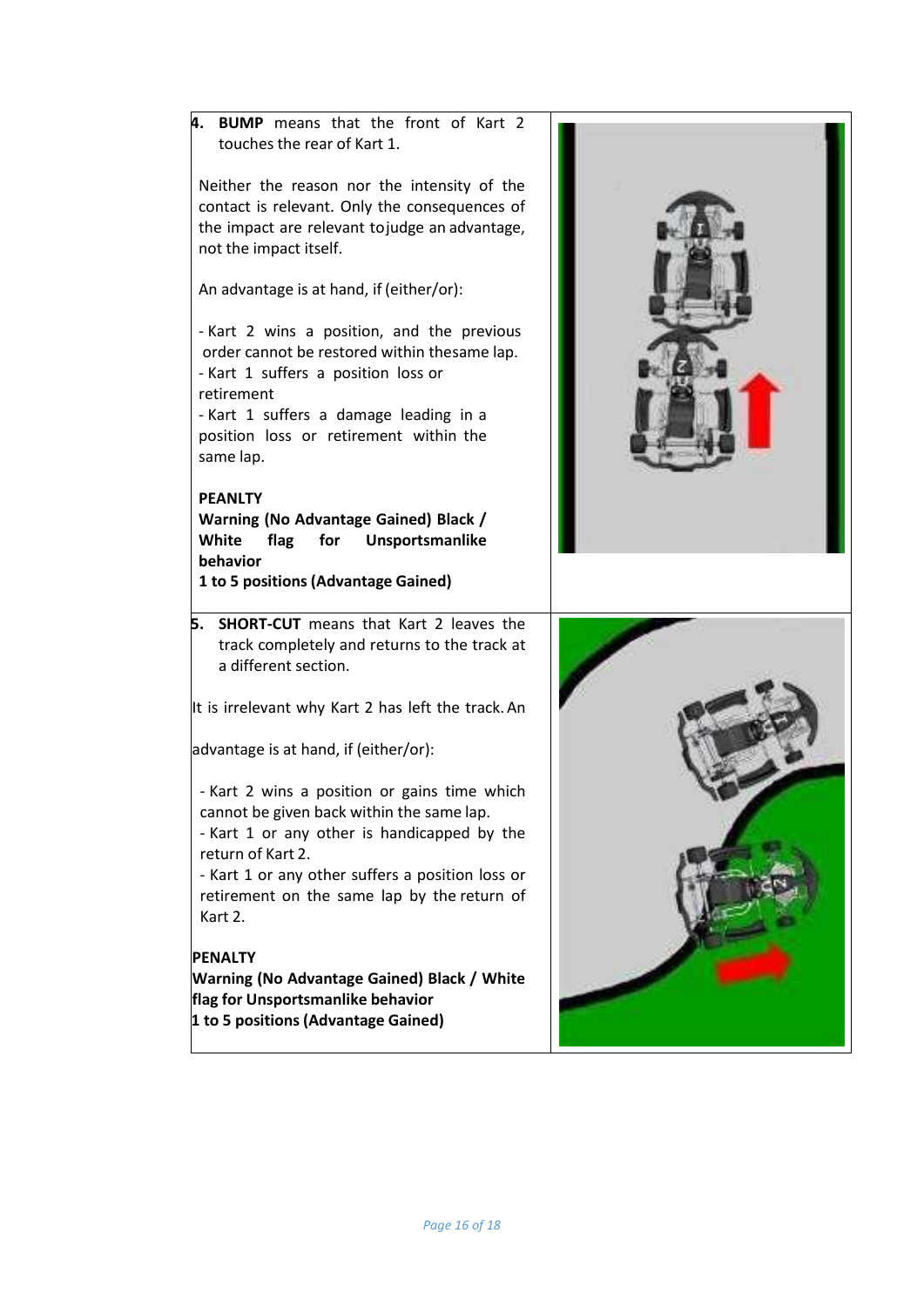**6. ZIG-ZAG** means that Kart 1 changes the driving line more than two times on a straight track section for more than a kart width. Kart 1 must ensure more than 1 kart width on their outside, while making the 2<sup>nd</sup> direction change.

It is irrelevant how far Kart 1 is ahead of Kart 2 or if Kart 2 would have been able toovertake.

An advantage is at hand, if (either/or):

- Kart 1 acts more than once this way within the same race.

#### **PEANLTY**

**Warning (No Advantage Gained) Black / White flag for Unsportsmanlike behavior 1 to 4 positions (Advantage Gained)**

#### **7. TECHNICAL NON-COMPLIANCE** is at hand,

if the Kart is not fulfilling the technical regulations in all parts. It is irrelevant, if the technical lack arises before, during or after the race. It is also irrelevant, if the technical lack would have led to an advantage or not.The only relevant thing is the technical condition at the time of examination. Typical examples for a technical non-

- compliance are: - Under-weight
- Wrong setup (contrary to Class Technical regulations)
- Wrong fuel, oil, …
- Modified partsetc.

#### **PENALTY**

#### **Upto Exclusion**

*Exceptions – If a part has fallen off during a session due to contact & the kart is underweight. In such a situation, the exact same part which is fallen of can be added to the weight of the kart & if within the weight limit, no penalty will be levied.*